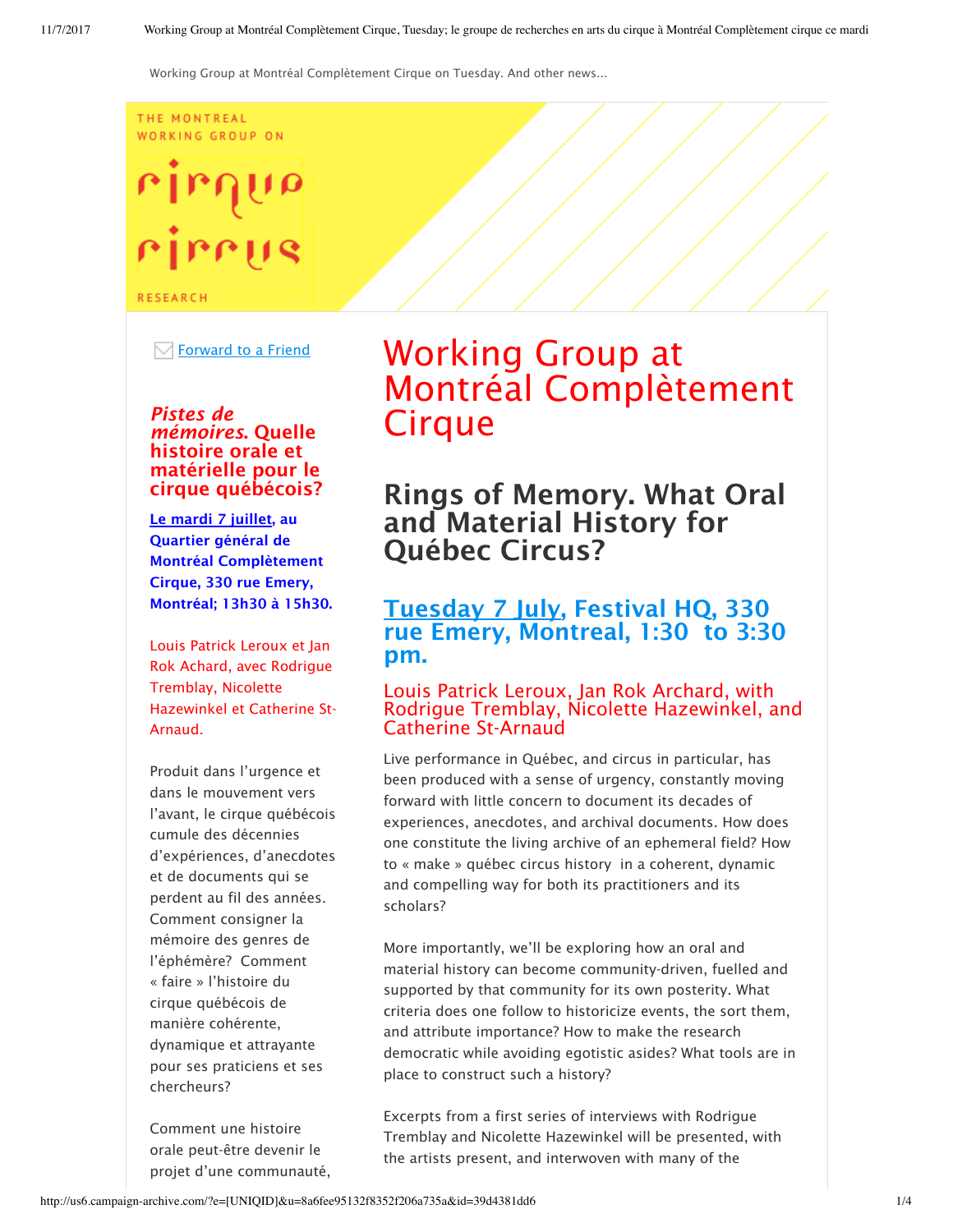nourrie et soutenue par elle et pour sa postérité? Quels sont les critères d'historicisation? Comment procéder à une démocratisation de la recherche sans tomber dans les palmarès, ni dans les exceptions à la règle? Comment rendre disponible une telle histoire?

Des extraits d'une première série d'entrevues de fond avec Rodrigue Tremblay et Nicolette Hazewinkel seront présentés, entrecoupés de réflexions sur les prochaines étapes à suivre et d'un appel à contribution pour les intéressés.

questions asked above. We will articulate a call to action from the circus milieu, based on its desire to remember and to learn from the recent and farther removed past.

#### Recent Talks -- Montreal Working Group in Ottawa

Members of the Working Group gave talks at the Canadian Congress for the Humanities in Ottawa late May, early June. Talks included a seminar contribution by Louis Patrick Leroux on circus dramaturgy as part of the "Bodytexts-- Writing the Body" seminar curated by Catherine Cyr (UQAM) and Louis Patrick Leroux (Concordia), a talk explaining the program of research being developed by the "Circus and its Others" cluster by Karen Fricker (Brock) during the pre-Congress Société québécoise d'études théâtrales conference, and a panel on "Circus and Capital" which was organized by Joe Culpepper (McGill) and Zita Nyarady (York) and featured papers by co-organizers as well as Jennifer Spiegel and Alisan Funk (both at Concordia).

#### Recent Media Presence

Cirque du Soleil's recent sale to American and Chinese interests excited the international press.

## Upcoming Talks this July

Many of us will be present at the ATHE (Association for Theatre in Higher Education) conference during their "Border Crossings: The Art and Theory of Contemporary Circus" event held in Montreal Thursday July 30th. For more information: https://athe.siteym.com/?Border\_Crossings

### Recently Funded Circus Research

While the Social Sciences and Humanities Research Council (SSHRC) recommended the Transnational, Transdiciplinary Circus Research Network for funding, we did not rank highly enough to obtain the Partnership Development Grant. This was a long-term initiative involving 10 partner institutions worldwide, as many researchers with co-applicant status in addition to 21 collaborators. Over the next few months, we will rethink our approach and hopefully preparing a successful application offering opportunities to further the development of our field of research internationally.

Congratulations to Patrice Aubertin at the National Circus School of Montreal (along with other colleagues: Dean Kreillaars (Manitoba), Douglas Klein (Alberta), Michael Ungar (Dalhousie),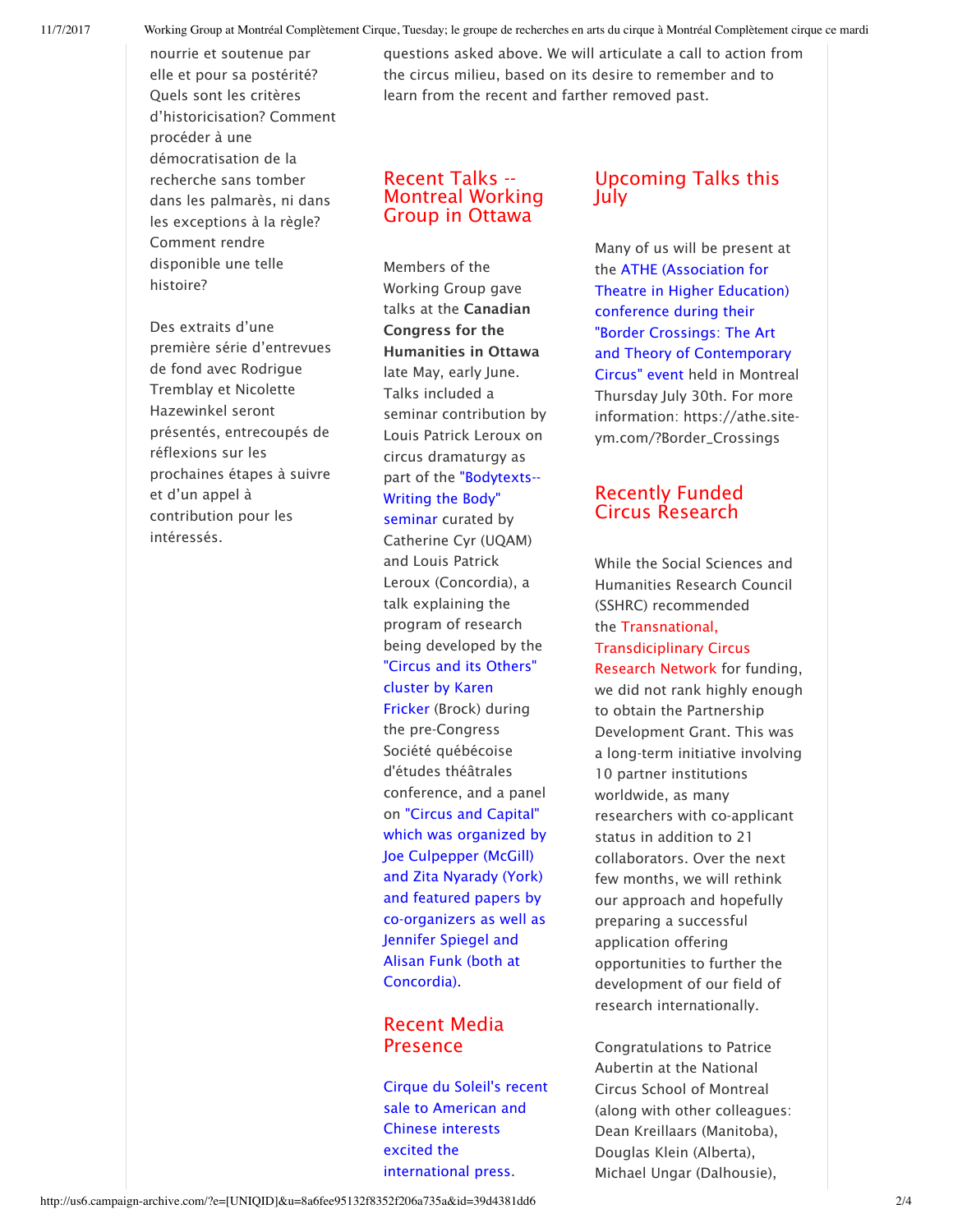Working Group Members were offering considered opinions and expert commentary in a number of venues. Jan Rok Achard was inteviewed by RDI (Radio-Canada) and gave a much relayed (on social networks) and viewed testimonial. Louis Patrick Leroux was interviewed and cited in print by *The New York Times*, *Wall Street Journal*, *The Daily Mail*, *Financial Times* (London), *Le Devoir, The Globe and Mail*, *The Financial Post*, *The Australian*. Leroux also gave live intervews and commentary on radio and television, on many networks, including CNN, RDI, Radio-Canada television and radio, CBC television and radio, Radio-Canada international, CTV, LCN-TVA, and Czech National Radio.

On another note, Jan Rok, Louis Patrick, and Anna-Karyna Barlati also offered expert commentary on the Historia documentary *Bêtes de foires* on Québec circus broadcast this June.

and Louis Patrick Leroux (Concordia) who was successful in obtaining a Partnership Development Grant from SSHRC's Community and College Social Innovation Fund. The pan-Canadian project will study children's initiation to circus arts and its effects on physical literacy, creativity, and resilience.

Other good news: Louis Patrick Leroux and Howard Richard (NCS) have obtained a 3-year FRQSC (Fonds de recherches société et culture Québec) research-creation grant into the study of contemporary circus dramaturgy ("Poétique du cirque contemporain (dramaturgies et grammaires d'une écriture

en movement)." This Québecbased grant will allow them, a number of graduate students from Concordia, and National Circus School students to work together in a combination of applied and theoretical research exploring a circus narrative, grammar, and creative process.

Finally, our upcoming volume of scholarship on contemporary circus, Cirque Global: Québec's Expanding Circus Boundaries with McGill-Queen's University Press, was awarded Aid to Research Dissemination by the Office of the Vice-Provost Graduate Studies and Research, Concordia University and a obtained an grant from the Federation for the Humanities and Social Sciences's Awards to Scholarly Publications Program. Look for the book in 2016!